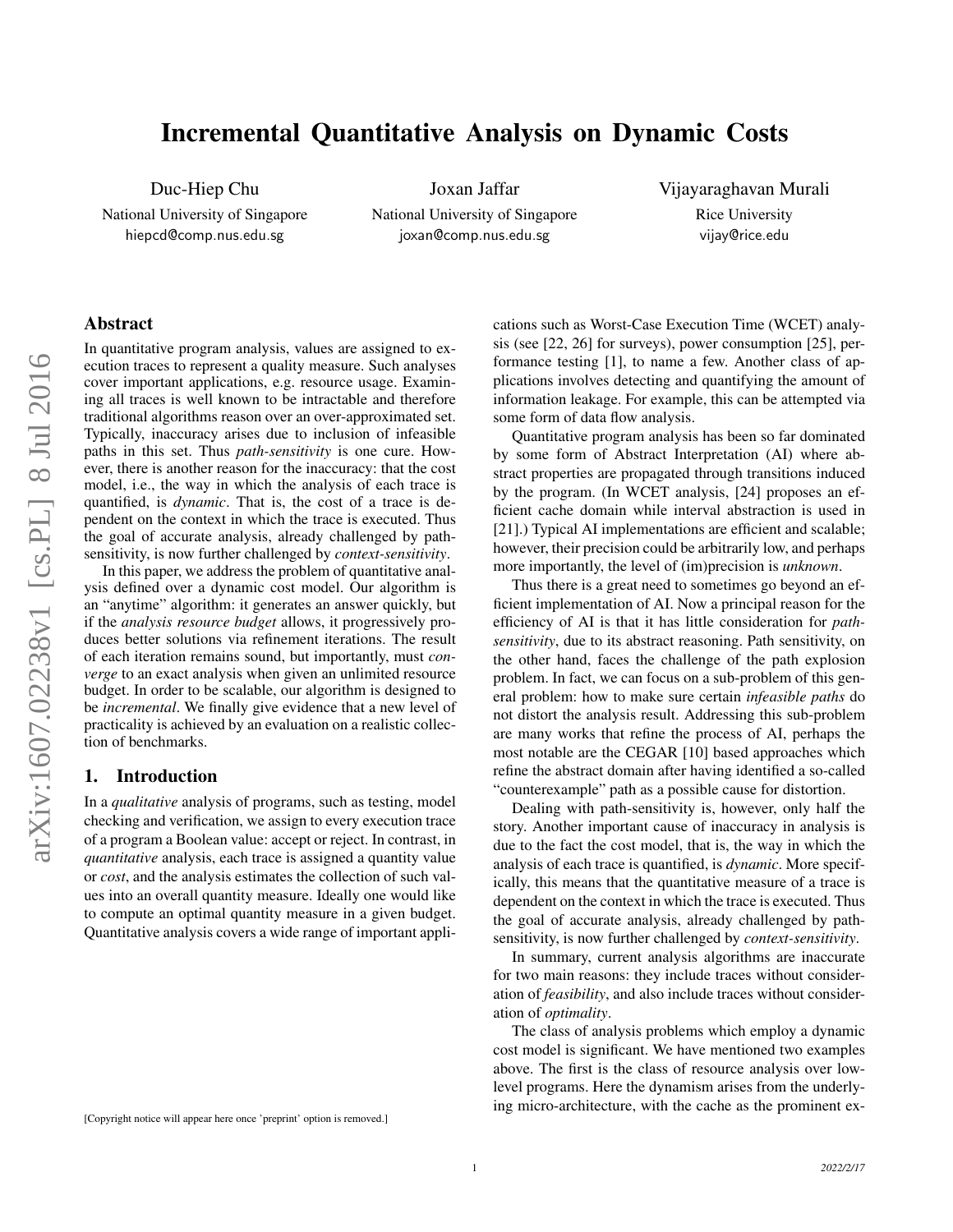ample. To see that the cost model is in fact dynamic is easy: running a trace starting from a different initial cache configurations may clearly end up with different results (for timing, or energy usage). A different class is that of "forward" analyses where the cost of a trace is intimately dependent on a prefix. Forward data flow analysis is an example, and this kind of analysis is clearly similar to many others, e.g., points-to analysis.

In this paper we present an algorithm for accurate quantitative analyses over a dynamic cost model that that makes the best use of a given budget. The algorithm is based on abstract symbolic execution, exploring the symbolic execution space while performing judicious abstraction in order to achieve scalability. Its main loop iterations perform *refinement* to the previous level of abstraction, so as to enhance the accuracy of the analysis. Its has two key features: (a) It answers quickly in one iteration with a sound analysis, and successive iterations can only improve the analysis. Therefore it is an "anytime" algorithm [5]. More importantly, if the analysis resource budget is sufficiently large, then it converges in the sense that it eventually produces an *exact* analysis. In other words, our algorithm is *progressive*. (b) It can compare its latest answer, using a lower bound on the quality of the analysis, with a worst case estimate of any other possible answer, i.e., an upper bound. Therefore we also have the important practical feature "early termination" when the current answer is deemed good enough.

The main technical challenge we address is, as usual, scalability. Each iteration, in its quest for more accuracy, embodies more detail and thus, the level of detail grows exponentially. Therefore, we have designed our algorithm to be *incremental*. This means that we require:

- a *persistent and compact* representation of the analysis on each iteration, and
- an ability to *reuse* (parts of) the analysis of previous iterations as we refine.

We achieve this by having an effective *pruning* of the search space by using an established technique of *reuse* facilitated by the computation of interpolants and witness paths, and maintaining lower and upper bounds on parts of the subspace, and thus *branch-and-bound* pruning is applicable.

Finally, In Section 5 we demonstrate our algorithm on the most prominent of quantitative analysis: WCET. With realistic benchmarks, we show that the incremental iterations indeed produce precision gains progressively, and the final analysis is always more precise than that obtained through AI. Importantly, in many benchmarks, our algorithm terminates (i.e., producing an exact analysis) *faster* than the best custom algorithms that are designed to pursue an exact analysis in one iteration. Our experiments also show that our method can analyze programs that are known to be particularly hard to analyze in the WCET community.

# 2. Overview and Examples

The conceptual core of our algorithm is centered on the *symbolic execution tree* (SET) of a program – a tree representing all possible symbolic paths. Before proceeding, we first clarify that in order to deal with a finite SET, we do not deal with unbounded loops. This is because we are performing a quantitative analysis, and in such an analysis, it is standard that there is an priori bounds on loops. If we did not have this restriction, the analysis problem becomes *parametric*, and this is outside the scope of this paper. For bounded loops, the general approach we use is to statically *unroll* them.

In our setting, each (full) symbolic path in the theoretical SET is interpreted using the most precise abstract domain available. Consequently, from the SET the "exact" analysis can be extracted. The SET is often too big to compute explicitly, we instead compute a smaller *hybrid SET* (HSET), a SET where some subtrees of symbolic paths may be replaced by *AI nodes*. Each node in a HSET is adorned with an analysis, which we shall call its *upper bound*. Now an AI node is, intuitively, an over-approximation of the analysis of the subtree it replaces but is *efficiently* obtained through abstract interpretation using some coarse abstract domain. Though an AI node is conceptually a single leaf node in our HSET, we assume that as a by-product of its (abstract) analysis, an AI node carries with it an *extremal path* which displays the optimal analysis value over all paths from the root to this AI node. (Note again that since the analysis here performed with abstraction, it is not necessary that the extremal path is feasible nor optimal.) Finally, if the subtree of a non AI node does not contain any AI node, then its upper bound will be *exact*. At this point, we say this bound is also the *lower bound* of the (analysis of the) subtree.

The main idea then is to define a refinement of a HSET, and this means to choose an AI node to refine into a HSET, leaving all other nodes unchanged. Having chosen this node, we then use its extremal path in order generate a symbolic execution path or "spine" eminating from the node. Along this path, we construct new AI nodes along each branch deviating from the spine, and thus finally get a new HSET to replace the chosen AI node. Clearly the new HSET exhibits more information because the spine exhbits exact symbolic execution, and further, each new AI node deviating from the spine has a context emerging from exact symbolic execution propagated along the spine up to the deviation point. Finally, how do we choose an AI node? In the base case where the tree constains no AI nodes, its root node will indicate an exact analysis. In the general case, we now need to choose one AI node in the tree to refine, that is, to replace it with a HSET which, hopefully, will contain a more precise analyses than the AI node itself. The following choice, in conjunction with the use of the potential witness paths, is what makes our algorithm goal-directed: choose an AI node N which is has a *maximal* upper bound. (Not choosing this node means that its analysis will eventually have to be refined later anyway.)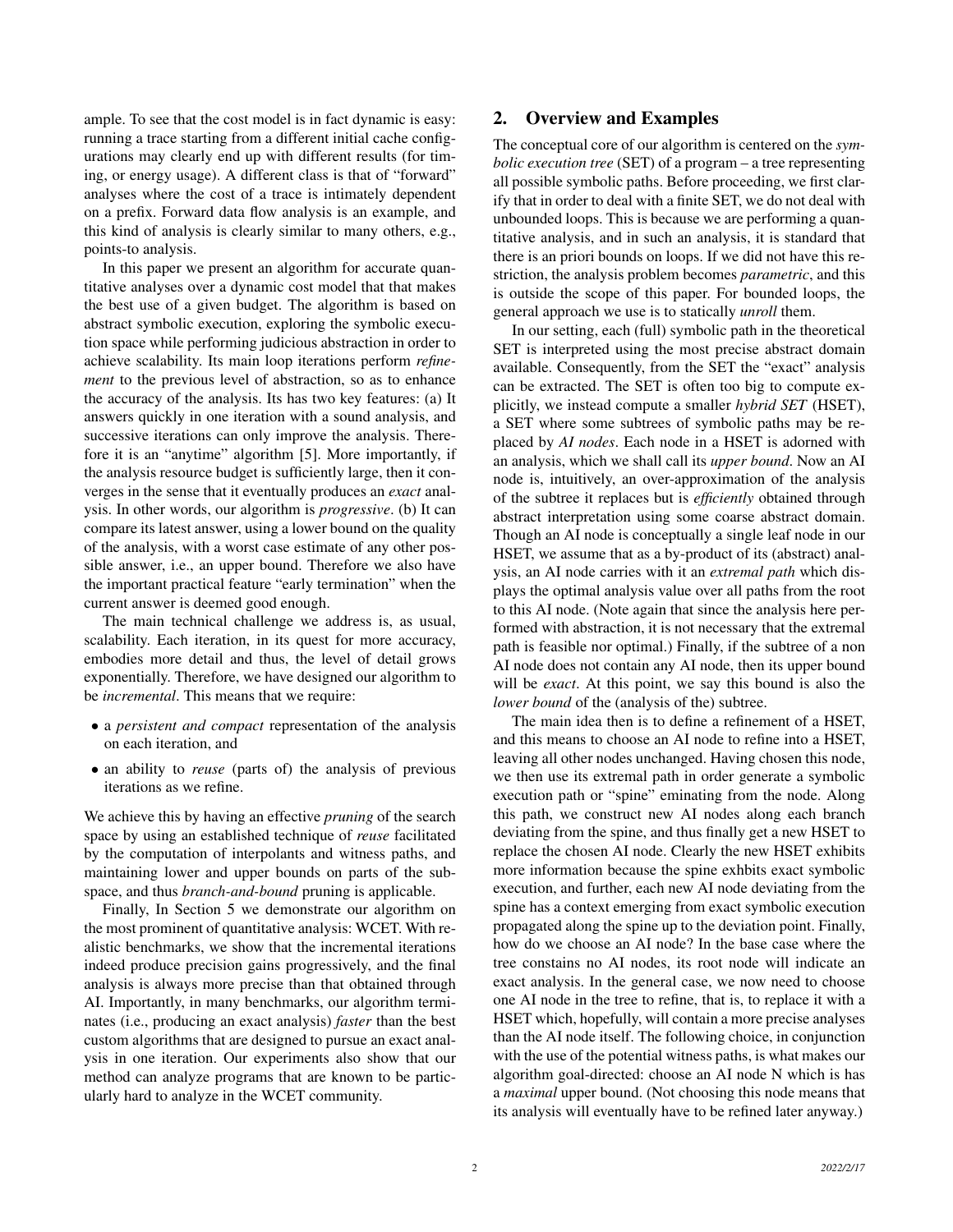

Figure 1: The Refinement Step

#### 2.1 An Abstract Example

We now walk through the HSET refinement process on an abstract example, in Figure 1(a). The leftmost AI node @ with upper bound  $\sigma_0$  is refined into the subtree labelled with the upper-bound analysis  $\sigma$  in the second tree in Figure 1(b). Note that this new subtree contains two AI nodes with upper bounds  $\sigma_1$  and  $\sigma_3$ . Note also that the subtree T2 does not contain any AI-nodes, and so  $\sigma_2$  is also an exact analysis. We now detail this refinement.

Next consider the AI node labelled  $\sigma_0$  in the first tree. Though this is a single node, we assume that the AI algorithm that gave rise to its analysis  $\sigma_0$  also gave information about its extremal path, say p. Suppose this path, when expanded out from that single node, would go through the subtree  $T_2$  indicated in the second tree. We then construct the subtree starting from  $\sigma_0$  by first constructing the edges and nodes as a symbolic path p. As each edge and destination node is constructed from a branching source node, we also construct a new edge and destination node corresponding to the alternative of the branch. For this second destination node, which is not in the path p, we now construct a new AI node. At the end of this process, we would have constructed the subtree which has a spine corresponding to the path p, and along the spine, we have constructed a number of AI nodes (two, in this example, labelled  $\sigma_1$  and  $\sigma_3$ ).

See Figure Figure 1(b) and once again focus on the subtree labelled  $\sigma$ , and where the spine is some path that includes  $\sigma_2$ . There are two possible benefits of this refinement step. One is that this sub-HSET  $\sigma$  is more precise than the original analysis  $\sigma_0$  because the join of  $\sigma_1$ ,  $\sigma_2$  and  $\sigma_3$  is more precise than  $\sigma_0$ . Another benefit is when  $\sigma_2$ , which is an exact analysis, can be used to dominate any other analysis. For example, if the upper bound of  $\sigma_4$  is less than the analysis of  $\sigma_2$ , then the entire subtree at  $\sigma_4$  can be pruned from further consideration.

We remark here in the refinement step, each of the newly generated AI nodes require an (abstract) analysis, and although these analyses are efficient, there is the issue that the *number* of analyses could be as long as the path p. However, an important feature is that in the several invocations of ab-



Figure 2: Example Program and its Symbolic Execution tree

stract analysis performed here over the several AI nodes, and because the employed abstract domain is coarse, the analysis of each of these is often produces the the *same* results, and hence can be cached and need not be redone. We will argue and demonstrate this important feature in detail later.

#### 2.2 A Motivating Example: Feasibility

Consider the program and its SET in Figure 2 and the WCET problem at hand is to determine the upper bound of *tick*. Assuming that any boolean combination of the unspecified guards  $b_i$  is satisfiable. Then clearly the WCET is 6, obtained from the leftmost path.

To demonstrate reuse, assume that  $\neg b_1 \land b_2 \land b_3$  is satisfiable, and that we already have an exact analysis,  $tick = 3$ of the right subtree marked  $\langle 2' \rangle$ . We now can produce an exact analysis for the left subtree marked  $\langle 2 \rangle$  without having to traverse it. To do this, we take the longest path in the right subtree which gave rise to the analysis, i.e., the witness path, and this is the leftmost path under  $\langle 2' \rangle$ . Call this path  $p_1$ . We now *replay* this path in the left subtree, getting the leftmost path starting from the root. Call this path  $p_2$ . Now the idea is that the analysis of  $p_2$  is computed from the analysis of  $p_1$ , which is 3. However, since the prefix of  $p_1$  from the root to node  $\langle 2' \rangle$ , which increments *tick* by zero, differs from the prefix of  $p_2$  from the root to node  $\langle 2 \rangle$ , which increments *tick* by 3, we must adjust for this and now declare that the exact analysis of node  $\langle 2 \rangle$  is *tick* = 6. In other words, we assumed that the longest increment of *tick* from node  $\langle 2 \rangle$  downwards is the same as that from node  $\langle 2' \rangle$ , which is 3. But since the prefix of node  $\langle 2 \rangle$  is 3 more than the prefix of node  $\langle 2' \rangle$ , we add a further 3 to obtain the final value 6.

There are two further points to note about reuse.

• If  $b_1 \wedge b_2 \wedge b_3$  (ie. the leftmost path) were unsatisfiable, reuse is in fact still *sound*, when we declare that the analysis of node  $\langle 2 \rangle$  is 6. But may be *imprecise*. To prevent imprecision, we check that the path under node  $\langle 2 \rangle$  that corresponds to the "witness" is feasible.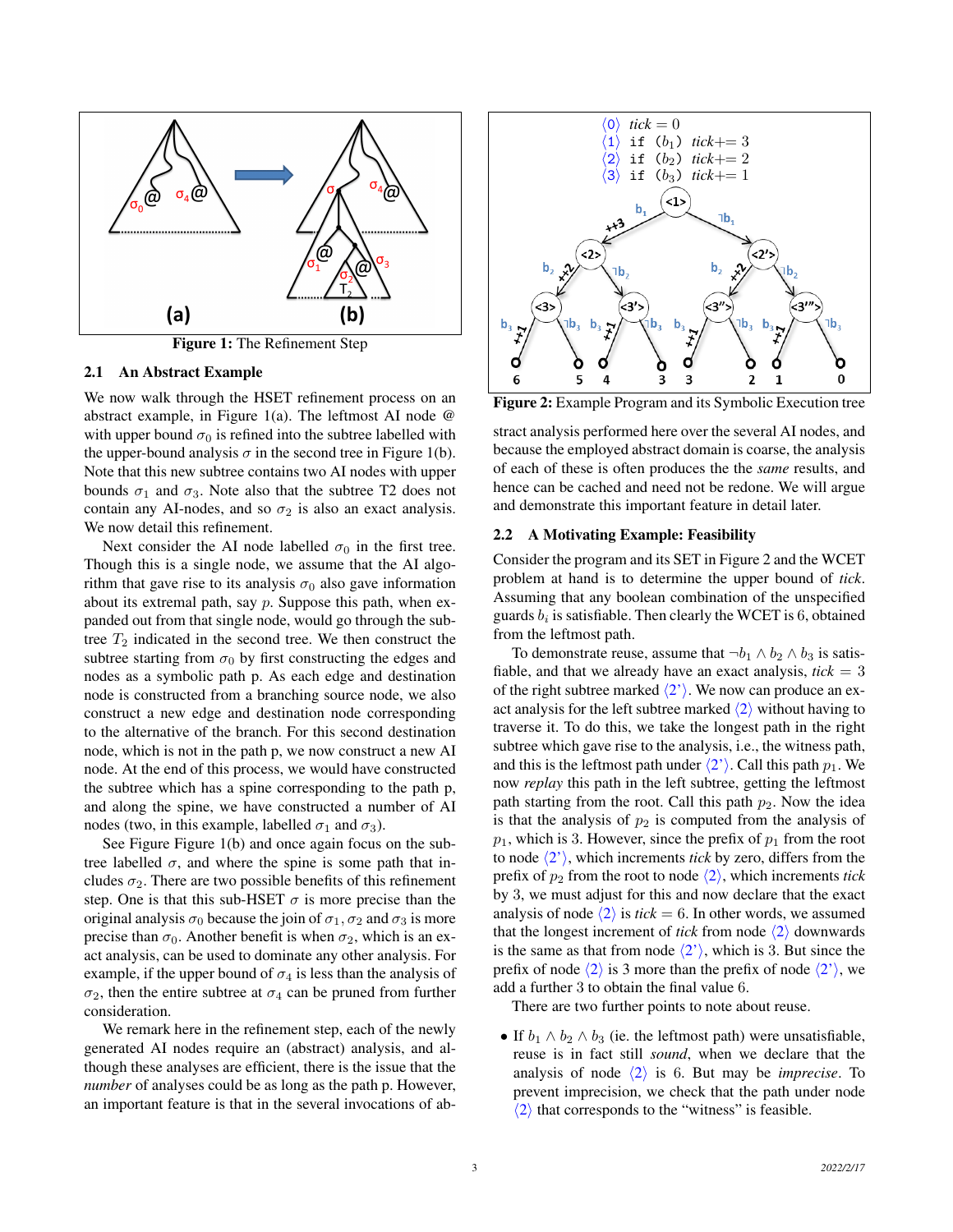

Figure 3: Detailed Refinement Step

• Now suppose  $\neg b_1 \land b_2 \land b_3$  (leftmost path in the right subtree) is unsatisfiable but  $b_1 \wedge b_2 \wedge b_3$  (leftmost path in the left subtree) is satisfiable. Now it is *unsound* to reuse the exact analysis of node  $\langle 2' \rangle$  (which now is different from 3) in the analysis of node  $\langle 2 \rangle$ . In previous implementations of reuse, e.g.: [8, 15, 17], the exact analysis would be accompanied by an *interpolant* which would ensure that the reuse can soundly take place.

Our algorithm provides bounds for *tick* in each node. For example, an upper-bound analysis for the left subtree in Figure 2, labelled  $\langle 2 \rangle$ , is *tick*  $\leq 6$ . This subtree also can have a *lower-bound analysis* of a nonnegative number less than or equal to 6; We also can have a lower bound. for example, if the path proceeding to the left successor of  $\langle 3' \rangle$  was feasible,  $4 \leq$  *tick* would be a lower bound. If however we did not care to check the feasibility of any path going through  $\langle 2 \rangle$ , then we could quickly estimate that 3 is a lower bound (by choosing only rightmost branches that do not add to *tick*). Note that there may not actually be a real execution path resulting in  $tick = 3$ . Note also that lower bounds whose values are too low (e.g.,  $0 \leq tick$ ) are not very useful.

We now proceed to analyze the program incrementally. See Figure 3 where " $@$ " denotes an AI node, the l and u superscripts denote lower and upper bounds respectively, and the  $T_i$ s represent the HSET we construct in each iteration. We start with a single AI node at  $T_1$  representing an (abstract) analysis of the program starting at the beginning. We could have used traditional abstract interpretation (AI) which over-approximates the set of paths in the SET in order to limit consideration to a small number of abstract states (typically, one state per program point). Thus AI analyzers are typically very efficient. We then quickly, because the analyzer is path-insensitive, determine a (trivial) lower bound of 0 and an upper bound of 6. Furthermore, the analyzer indicates that the leftmost path is a *witness* path, i.e., if it were

feasible, then it would indicate the true WCET. In Figure 3, we show only upper bounds when the lower bound is trivial.

Next we refine the single AI node  $T_1$  into the HSET  $T_2$  which now contains new nodes, amongst them two AI nodes at  $\langle 2' \rangle$  and  $\langle 3' \rangle$ . Using abstract interpretation, note that former has an upper bound of 3, while the latter has an upper bound of 4. We assume that the constraint  $b_1 \wedge b_2$  is unsatisfiable, and so the leftmost path in Figure 2 is in fact infeasible (at just before program point  $\langle 3 \rangle$ ). Now since node  $\langle 3' \rangle$  has a bound 4, this is inherited by the parent node  $\langle 2 \rangle$ . Finally, the root node  $\langle 1 \rangle$  inherits the larger of the bounds of its successors, which are 3 and 4, and so we obtain a final bound of 4. Now since  $T_2$  contains AI nodes which contribute to this answer, this analysis is not confirmed to be exact.

Finally we deal with the two remaining AI nodes in  $T_2$ , and choose one of them to refine. We choose the node  $\langle 3' \rangle$ over  $\langle 2' \rangle$  because its upper bound is higher. The intuition is this: if we instead chose to refine the AI node with the smaller bound, the other AI node will still need to refined in the future. If, as we will show next, we choose the AI node  $\langle 3' \rangle$  with the higher bound, there is a chance that the remaining AI node can be dominated. We now obtain  $T_3$  by refining this AI node.

This refinement produced two successors, and by assuming that the constraint  $b_1 \wedge \neg b_2 \wedge b_3$  is unsatisfiable, we have that the left subtree of node  $\langle 3' \rangle$  is an infeasible path. The right subtree is a terminal node, and so for the first time, we can declare that, since both subtrees of  $\langle 3' \rangle$  have no AInodes,  $\langle 3' \rangle$  has a *lower* bound<sup>1</sup> of 3. The most interesting step now can be taken: the analysis here *dominates* the analysis at the one remaining AI node at  $\langle 2' \rangle$ . Note that the set of paths represented by  $\langle 2' \rangle$  is nearly half of all the paths. By pruning away this subtree, we now have that the entire tree has no more AI nodes, and we can now declare that the root node has an exact analysis of 3.

#### 2.3 A Motivating Example: Optimality

We now consider an example with a dynamic cost model. In particular, consider WCET analysis of the program, whose Control Flow Graph (CFG) is shown in Fig. 4(a). Each node – rectangular box – represents a basic block. In the basic blocks,  $\langle 1 \rangle$ ,  $\langle 2 \rangle$ , . . .  $\langle 10 \rangle$  denote the program points. While the timings of basic blocks  $\langle 1 \rangle$ ,  $\langle 4 \rangle$ ,  $\langle 7 \rangle$ ,  $\langle 10 \rangle$  are always 0, other basic blocks are abstracted by the static timing of the instructions in cycles, denoted by a non-negative integer (placed above each node, in red), and a sequence of memory accesses  $m_i$ , of which the timing depends on the cache configuration at the time of access. (In the beginning the cache is empty.)

For simplicity, we assume: (1) direct-mapped cache; (2)  $m_1$  and  $m_2$  map to the same cache location, i.e., they conflict; (3) a cache miss costs 10 cycles, while a cache hit costs

<sup>&</sup>lt;sup>1</sup> In fact the upper bound of  $\langle 3' \rangle$  is also 3, i.e., it has an exact analysis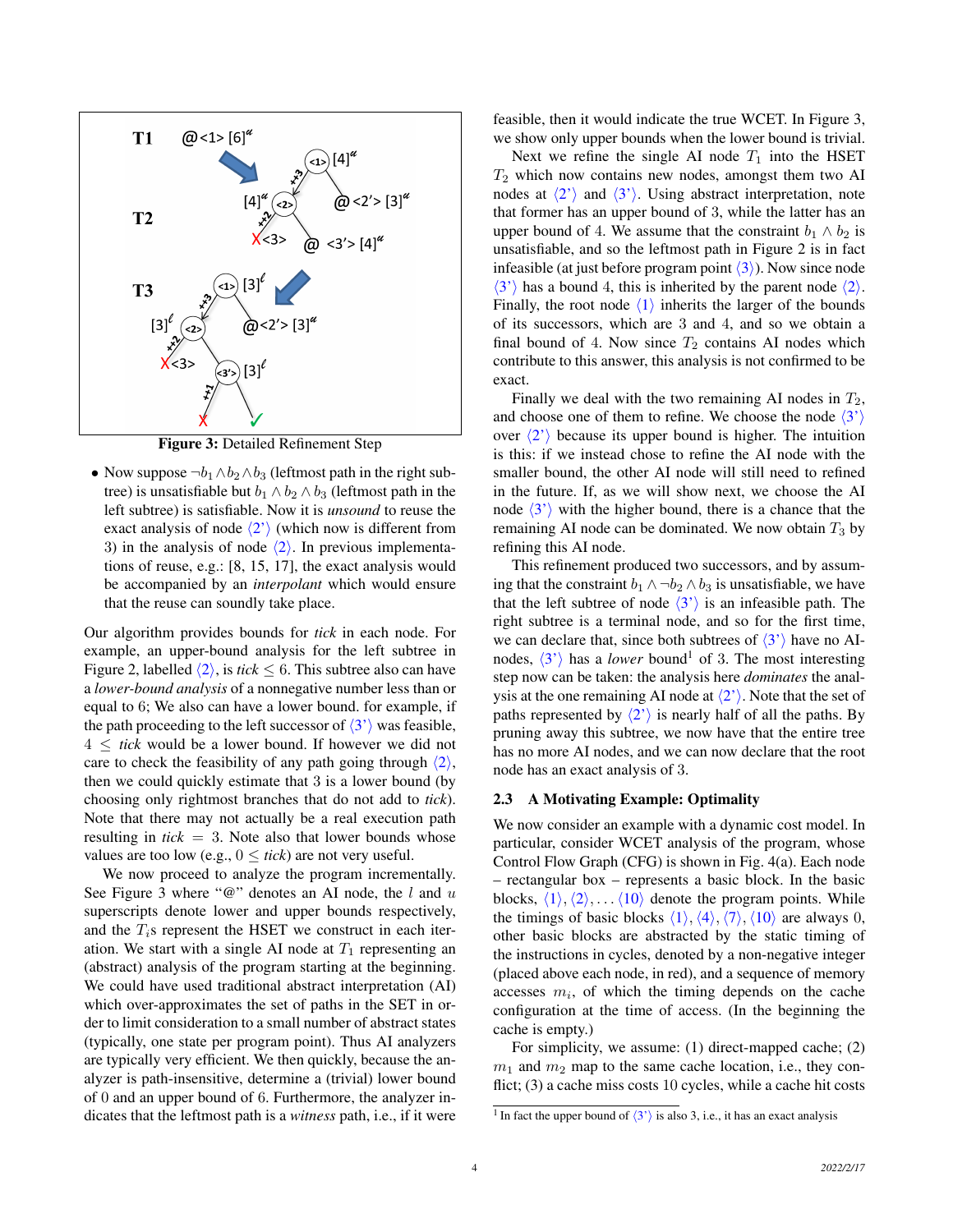

Figure 4: Example: WCET Analysis with Cache. The list of pair in (b) is just to simplify the presentation.

0. Given the setting, it is clear that the timing of a single symbolic path can be precisely determined. Thus if we exhaustively enumerate the symbolic execution tree, exact analysis can be achieved. However, such approach is *prohibitive* in practice.

We now assume that the base Abstract Interpretation (AI) used is the must-analysis abstract cache proposed by [24]. To distinguish our approach from a large body of work in program verification, we assume that all the symbolic paths in the program are feasible. In other words, simply refining on the (in)feasibility of paths *will not improve* the analysis precision.

**Phase 1:** we start by invoking AI at  $\langle 1 \rangle$ . Note that cache merging is perform at every join point. While we can determine precisely that the accesses in  $\langle 2 \rangle$ , likewise the access in  $\langle 3 \rangle$ , are all misses, the merge at  $\langle 4 \rangle$  keeps neither  $m_1$  nor  $m_2$ in the must-cache. Similarly, we can determine the accesses in  $\langle 5 \rangle$  and  $\langle 6 \rangle$  as all misses. However, going through either  $\langle 5 \rangle$  or  $\langle 6 \rangle$ , both paths end up with  $m_2$  in the cache, thus the merge at  $\langle 7 \rangle$  keeps  $m_2$ . Following up, the access to  $m_1$  at  $\langle 8 \rangle$  is a miss, while the access to  $m_2$  at  $\langle 9 \rangle$  is a hit.

In summary, the AI algorithm can give us an analysis for each program point, summarizing the estimate of the WCET from that point to the end of the program:

 $(\langle 10 \rangle, 0), (\langle 9 \rangle, 20), (\langle 8 \rangle, 25), (\langle 7 \rangle, 25), (\langle 6 \rangle, 49),$ 

 $(\langle 5 \rangle, 50), (\langle 4 \rangle, 50), (\langle 3 \rangle, 85), (\langle 2 \rangle, 80), (\langle 1 \rangle, 85),$ 

where  $(B,T)$  means that T is the estimated worst-case timing from B to the end of the program. In other words, invoking AI at  $\langle 1 \rangle$ , we achieve the analysis of 85 (= 35 + 25 + 25), and the extremal trace witnessing that analysis is:

$$
\langle 1 \rangle \to \langle 3 \rangle \to \langle 4 \rangle \to \langle 5 \rangle \to \langle 7 \rangle \to \langle 8 \rangle \to \langle 10 \rangle.
$$

Phase 2: At the end of phase 1, our HSET contains only one abstract node as in Fig. 4(b). We denote abstract nodes using dashed boxes. Every node in our HSET, when applicable, will be annotated with 3 pieces of information:

- 1. the current estimate of the WCET from the node to the end of the program – on the left, in green color;
- 2. the aggregated lower bound analysis of all the paths through this node – on the right and below; and
- 3. the aggregated upper bound analysis of all the paths passing through this node – on the right and above;

We proceed refining by first building a "spine" targeting the extremal trace identified in the previous phase. This (first) spine is shown as the left most path in Fig. 4(b). Note that at the end of the path, the analysis of  $\langle 10 \rangle$  is exact, but the access  $m_2$  at  $\langle 5 \rangle$  has now resolved to be a hit (instead of a miss), the annotation at  $\langle 10 \rangle$  is therefore  $0, [75]^l, [75]^u$ as shown. Similarly, the annotation at  $\langle 8 \rangle$  is 25,  $[75]^l$ ,  $[75]^u$ . Note that the execution time of each block has been updated in Fig. 4(b) considering the context in which it is executed.

Now, we need to deal with analysis of the sibling node, at program point  $\langle 9 \rangle$ . However, it is easy to see that if we use the coarse estimate returned from the previous phase for  $\langle 9 \rangle$ , domination happens, because the upper bound analysis of all paths going through that node is just  $70 (= 35 + 15 + 20)$ . Correspondingly, the annotation for this node is  $20, -, [70]^u$ .

Propagating back, we see that along the spine, the analysis at  $\langle 7 \rangle$  and  $\langle 5 \rangle$  are now exact. We now consider the sibling of  $\langle 5 \rangle$ , which is  $\langle 6 \rangle$ . Using the coarse estimate for  $\langle 6 \rangle$ from the previous phase, domination does not happen (because  $35 + 49 > 75$ . We do not invoke a new AI analysis from here, but proceed until the next join point. There are two reasons:

• reuse of an exact analysis might be possible, as we will see soon. In this case, we achieve precise analysis for the node, while also avoid a call to the base AI analysis.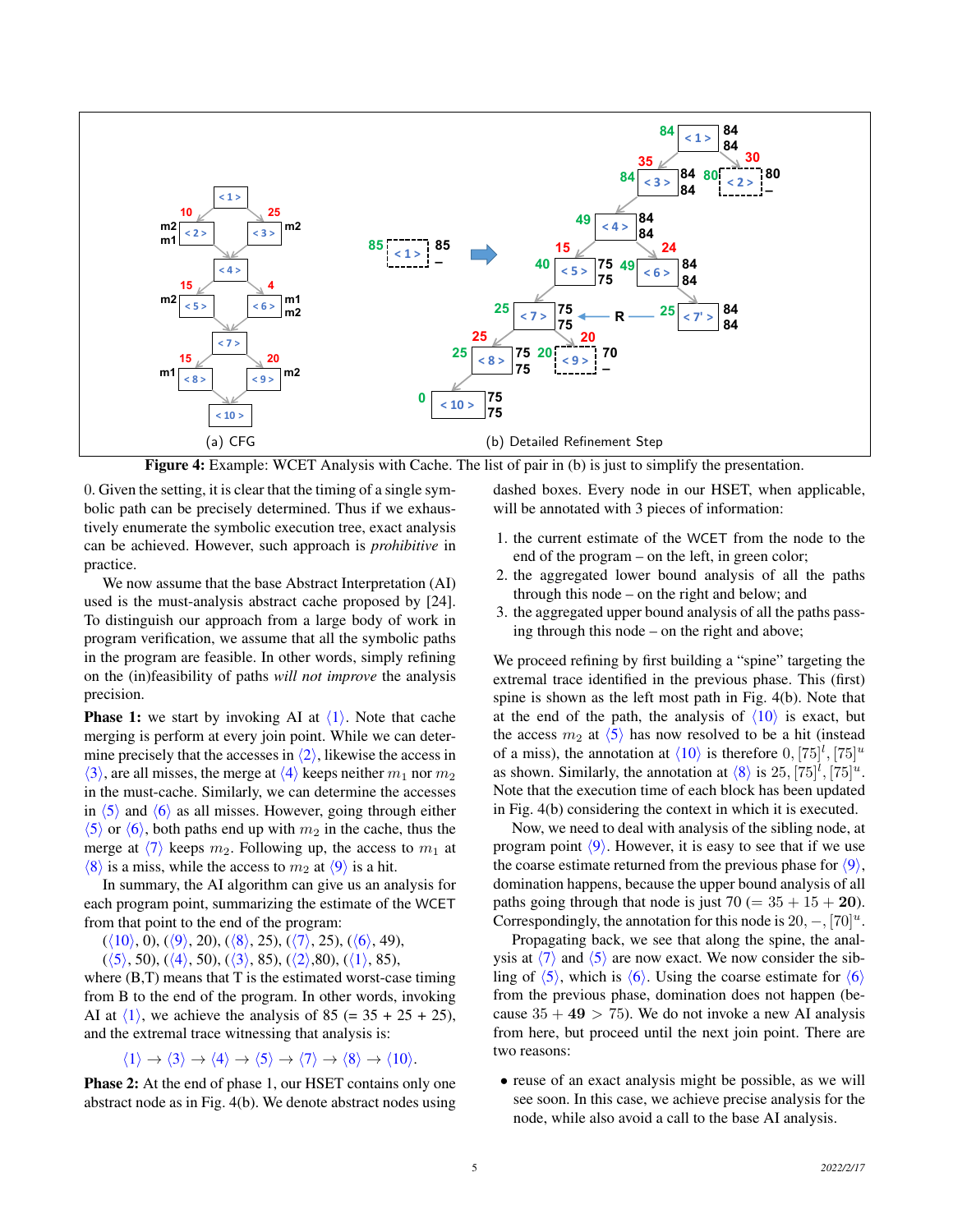• we can propagate information precisely till the join point (this is cheap), so that the call to AI might return better analysis than what has been achieved in the previous phases.

So we proceed to the node  $\langle 7 \rangle'$  in the figure. Note that at  $\langle 7 \rangle'$ we share the same cache context encountered before in  $\langle 7 \rangle$ , i.e.,  $m<sub>2</sub>$  is present in the cache. Also note that since there are no infeasible paths, the *interpolant* [8] stored at  $\langle 7 \rangle$  is simply *true*. Thus we can trivially reuse the exact analysis of  $\langle 7 \rangle$  at  $\langle 7 \rangle'$ . The annotation at  $\langle 7 \rangle'$  is then  $25, [84]^l, [84]^u$ . The annotations for  $\langle 6 \rangle$ ,  $\langle 4 \rangle$ ,  $\langle 3 \rangle$  can be computed from this by propagating it back.

Fast forwarding, for  $\langle 2 \rangle$ , using the previous estimate, domination happens, we then end up with the "exact" analysis for the whole program, as the annotation of  $\langle 1 \rangle$  is  $84, [84]^l, [84]^u.$ 

#### 2.4 Discussion on Scalability

We have already mentioned our algorithm is "anytime", and further that it is progressive and consequently, the algorithm converges in the sense that it eventually produces an *exact* analysis. The main reason for this that an execution path is never be considered twice and so the search space is monotonically strictly decreasing. But of course this is not enough to attain scalability.

As mentioned above, for scalability, it is critical an algorithm which performs iterations that are progressively more expensive to be incremental. That is, the work done in previous iterations must be both (a) persistent and compact, (b) directly useful to mitigate the cost of the next iteration. We now overview how our algorithm addresses these criteria by some form of pruning of the search space.

#### REUSE OF ABSTRACT ANALYSES:

In the refinement of a node  $v$  to produce a spine path of length *n*, we generally produce  $n-1$  new AI nodes attached to the spine. However, it is typical in AI implementations (which was used on the node  $v$ ) to have computed analysis for all program points that are reachable from  $v$ 's program point (via the CFG), and not just for that of the root  $v$ . Therefore much of the analyses required for the new AI nodes are typically already at hand.

### REUSE OF EXACT ANALYSES:

Here we use a computed exact analysis of one subtree to derive an exact analysis of another subtree. Suppose we have an exact analysis  $E$  for a subtree rooted at  $v$ . In this scenario, we exploit  $E$  to compute another exact analysis  $E'$ for another (yet unexplored) node associated with the same program point as v. In general, the *witness condition* for such a reuse (here we are talking about real witnesses for the exact analysis), as well as the precise definition of the mapping from  $E$  to  $E'$ , is quite involved because it depends on the kind of analysis in question. But in specific instances, this is easily done. We thus omit a full description here but instead

refer to [8, 15, 17], and use an example of reuse in Section 2.

#### DOMINATION:

Suppose we have a nontrivial lower-bound analysis, say for node v. Now we can in fact prune *all* subtrees which are dominated by v. Note that domination does not require that the two entities involved represent the same program point, in contrast to reusing. In other words, *any* node/subtree can dominate any other. Another difference between reuse and domination is that both parties involved in a reuse contribute an analysis; it is just that we have a quick way to compute one of them from the other. Domination however means that we can simply ignore the *dominated* party.

In the end, during the refinement process, the effects of reuse and domination serve to prune the search space, while the increasing level of exact analyses of subspaces. This produces more lower-bound analyses, and these, in turn, produce better upper bounds, and this in turn, creates further opportunities for reuse and domination. This cycle of mutual benefits is the key to the scalability of our algorithm.

## 3. Hybrid Symbolic Execution with Interpolation

Here we provide the formalities required for our algorithm. In particular, we cover the needed aspects of symbolic execution, abstract interpretation and interpolation. We also highlight some important assumptions.

Syntax. We restrict our presentation to a simple imperative programming language where all basic operations are either assignments or assume operations, and the domain of all variables is the integers. The set of all program variables is denoted by *Vars*. An *assignment*  $x := e$  corresponds to assigning the evaluation of the expression e to the variable x. In the *assume* operator, assume(c), if the boolean expression c evaluates to *true*, then the program continues, otherwise it halts. The set of operations is denoted by *Ops*. We then model a program by a *transition system*. A transition system is a quadruple  $\langle \Sigma, \ell_{\text{start}}, \longrightarrow, O \rangle$  where  $\Sigma$  is the set of program points and  $\ell_{\text{start}} \in \Sigma$  is the *unique* initial program point.  $\rightarrow \subseteq \Sigma \times \Sigma \times Ops$  is the transition relation that relates a state to its (possible) successors executing operations. This transition relation models the operations that are executed when control flows from one program point to another. We shall use  $\ell \stackrel{\text{op}}{\longrightarrow} \ell'$  to denote a transition relation from  $\ell \in \Sigma$ to  $\ell' \in \Sigma$  executing the operation op  $\in Ops$ . Finally,  $O \subseteq \Sigma$ is the set of terminal program points.

Symbolic Execution (SE). A *symbolic state* v is usually defined as a triple  $\langle \ell, s, \Pi \rangle$ . The symbol  $\ell \in \Sigma$  corresponds to the current program point. The symbolic store  $s$  is a function from program variables to terms over input symbolic variables. The *evaluation*  $\llbracket c \rrbracket_s$  of a constraint expression c in a store s is defined as:  $\llbracket x \rrbracket_s = s(x)$  (if x is a variable),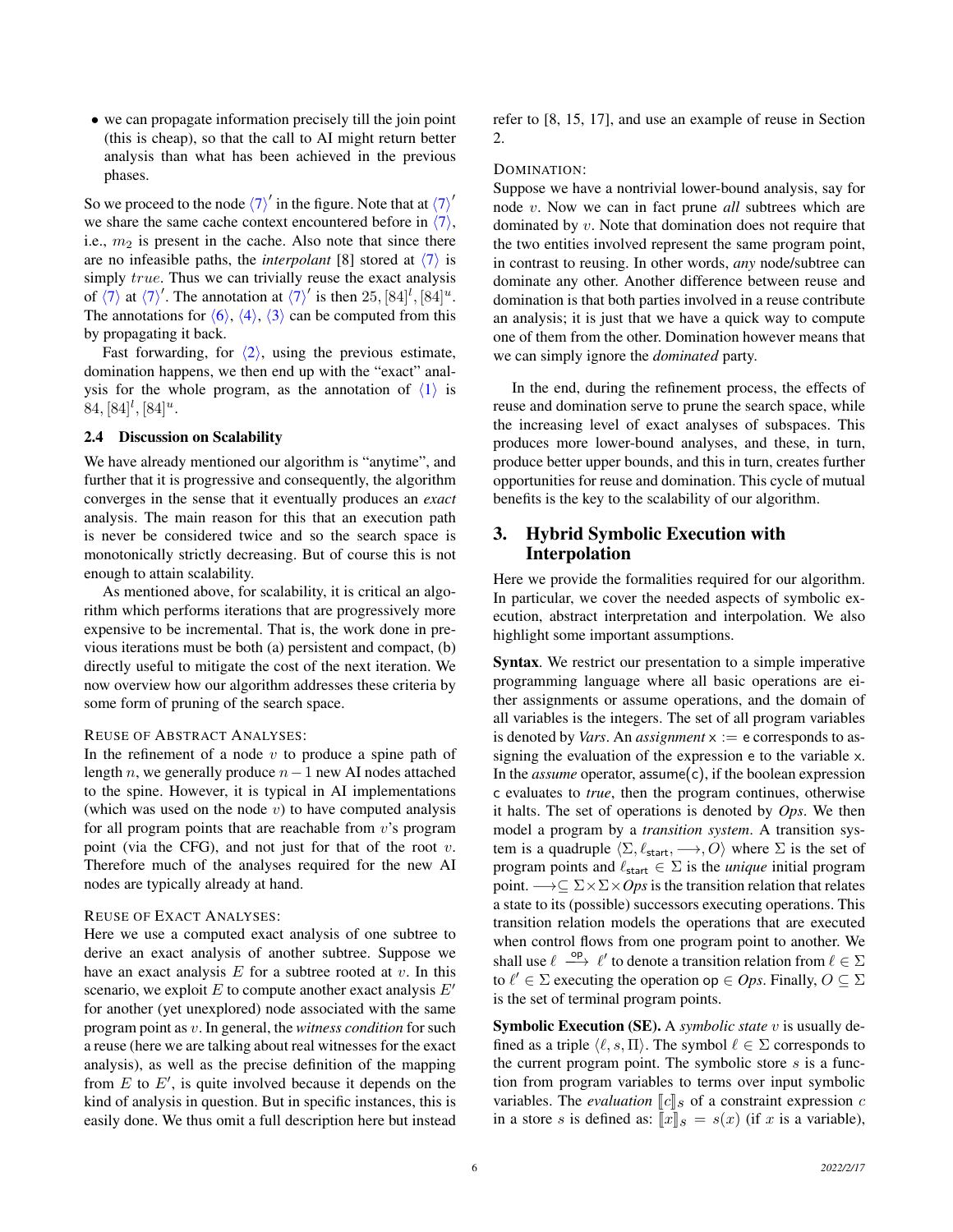$[\![n]\!]_S = n$  (if n is an integer),  $[\![e \text{ op } e']\!]_S = [\![e]\!]_S$  op  $[\![e']\!]_S$ <br>(where e c' are expressions and on is a relational or exit) (where  $e, e'$  are expressions and op is a relational or arithmetic operator). Π is called *path condition* and it is a firstorder formula over the symbolic inputs and it accumulates constraints which the inputs must satisfy in order for an execution to follow the particular corresponding path. The set of first-order formulas and symbolic states are denoted by *FO* and *SymStates*, respectively.

For all purposes of this paper, we do not consider *arbitrary* symbolic states, but only those generated during our symbolic execution. For technical reasons, we require a symbolic state to be aware of how it is reached in the symbolic execution tree. Hence, we abuse notation to (re)define a symbolic state as follows.

DEFINITION 1 (Symbolic State). *A symbolic state* v *is a quadruple*  $\langle \ell, s, \Pi, \pi \rangle$ , where  $\ell, s, \Pi$  are as before while the *additional parameter* π *is a sequence of program transitions that were taken during Symbolic Execution in order to reach*  $v \n\cdot \Box$ 

DEFINITION 2 (Transition Step). *Given a transition system*  $\langle \Sigma, \ell_{\text{start}}, \longrightarrow, O \rangle$  *and a state*  $v \equiv \langle \ell, s, \Pi, \pi \rangle \in \text{SymStates}$ , *the symbolic execution of*  $\ell \stackrel{op}{\longrightarrow} \ell'$  *returns another symbolic* state v' defined as:

SYMSTEP $(v, \ell \stackrel{\mathsf{op}}{\longrightarrow} \ell') \equiv v' \stackrel{\Delta}{=}$  $\sqrt{ }$ J  $\mathcal{L}$  $\langle \ell', s, \Pi \wedge [\![c]\!]_s, \pi' \rangle$  if op  $\equiv$  assume(c) and  $\Pi \wedge [\![c]\!]_s$ <br>is satisfiable (1  $\langle \ell', s[x \mapsto [\![ e ]\!]_S], \Pi, \pi' \rangle \text{ if op } \equiv \mathsf{x} := \mathsf{e}$ (1)

*where*  $\pi' \triangleq \pi \cdot \ell \stackrel{\text{op}}{\longrightarrow} \ell'$ . We call v' a successor of v.  $\Box$ 

Note that Eq. (1) queries a *theorem prover* for satisfiability checking on the path condition. In practice, we assume the theorem prover is sound but not necessarily complete. That is, the theorem prover must say a formula is unsatisfiable only if it is indeed so. Given a symbolic state  $v \equiv \langle \ell, s, \Pi, \pi \rangle$  we define  $\llbracket v \rrbracket : SymStates \to FO$  as the formula  $(\bigwedge_{v \in \text{Vars}} [v]_s) \wedge \Pi$  where *Vars* is the set of program<br>variables. Such projection stap is performed by eliminating variables. Such projection step is performed by eliminating existentially all auxiliary variables that are not in *Vars*. As a convention, we use  $\circ$  in a tuple to denote a value that we are not interested in.

A *symbolic path*  $v_0 \cdot v_1 \cdot ... \cdot v_n$  is a sequence of symbolic states such that  $\forall i \bullet 1 \leq i \leq n$  the state  $v_i$  is a *successor* of  $v_{i-1}$ . A path  $v_0 \cdot v_1 \cdot ... \cdot v_n$  is *feasible* if  $v_n \equiv \langle \ell, s, \Pi, \circ \rangle$  such that  $[\Pi]_s$  is satisfiable. If  $\ell \in O$  and  $v_n$  is feasible then  $v_n$  is called *terminal* state, denoted  $TERMINAL(v_n)$ . Otherwise, if  $\llbracket \Pi \rrbracket_s$  is unsatisfiable the path is called *infeasible* and  $v_n$ is called an *infeasible* state, denoted INFEASIBLE $(v_n)$ . If there exists a feasible path  $v_0 \cdot v_1 \cdot ... \cdot v_n$  then we say  $v_k$  $(0 \leq k \leq n)$  is *reachable* from  $v_0$  in *k* steps. We say v' is reachable from  $v$  if it is reachable from  $v$  in some number of steps. A *symbolic execution tree* contains all the execution paths explored during the symbolic execution of a transition system by triggering Eq. (1). The nodes represent symbolic states and the arcs represent transitions between states.

ASSUMPTION 1. *Given a terminal state*  $v \equiv \langle \ell, s, \Pi, \pi \rangle$ , we assume *the existence of a function* θ *which extracts from* π *an "exact" analysis*  $\theta(\pi)$ .  $\Box$ 

This exactness is a theoretical concept that helps us quantify the precision of our incremental analysis against a fully path- and context-sensitive algorithm. We note that such algorithms do exist for loop-free programs, but they often do not work in the setting of realistic memory/timing budget.

Abstract Interpretation (AI). An invocation of AI at a symbolic state  $v$  constructs an AI node at  $v$ , using an abstract domain  $A$ , which is assumed to be a lattice. This step starts by making use of the abstraction function  $\alpha$  to map the current symbolic state  $v$  to an abstract value, i.e., computing  $\alpha(v)$ , then performing a standard AI computation over A and the input CFG.

ASSUMPTION 2. *We expect an invocation of AI would necessarily return an* upper bound *analysis* U*, i.e., a safe overapproximation, of the set of paths through* v*. In addition, we also assume that it produces* witness paths *denoted as* ω *– a set of paths from which the upper bound analysis* U *is derived.*

For WCET analysis,  $\omega$  contains only one path. But for general analyses,  $\omega$  often is just a small subset of all the paths going through  $v$ , since not all paths contribute to the returned analysis  $U$ .

ASSUMPTION 3. *We assume the analysis values also form a lattice structure*  $\mathcal{R}$ *, or*  $[S, \subseteq, \perp, \sqcup, \sqcap, \top]$ *, where S is the set of analysis values,*  $\sqsubseteq$  *is the partial order relationship,*  $\sqcup$ and  $\Box$  are the least upper bound and greatest lower bound *operators, and*  $\perp$  *and*  $\top$  *are the bottom and top elements of the lattice respectively. We assume that*  $\sqcup$  *is precise so that exact analyses over different paths can be combined precisely, yielding an exact analysis over the collection of paths.*  $\square$ 

Note that unlike the abstract domain  $\mathcal A$  to run AI,  $\mathcal R$  does not concern (partially) the (in-)feasibility of the program paths. While  $\mathcal A$  is typically designed to be coarse enough so that an invocation of AI is fast,  $R$  is designed with precision in mind. In practice, this does not hamper the overall scalability of our algorithm, since operations on the analysis values defined by  $R$  are performed only a small number of times, bounded by the number of nodes in the HSET. (In other words, this assumption does not add any extra complexity to our algorithm.)

To simplify the presentation of the hybrid symbolic execution tree (HSET), we also assume that an invocation of AI also returns a *lower bound* analysis L. In practice, one can always make use of a trivial lower bound, e.g.,  $\perp$ . Let  $\mathcal E$  be the desired *exact* analysis of the set of paths, then  $\mathcal{L} \subseteq \mathcal{E} \subseteq \mathcal{U}$ (we do not explicitly compute  $\mathcal E$  but infer it when  $\mathcal L$  and  $\mathcal U$ coincide).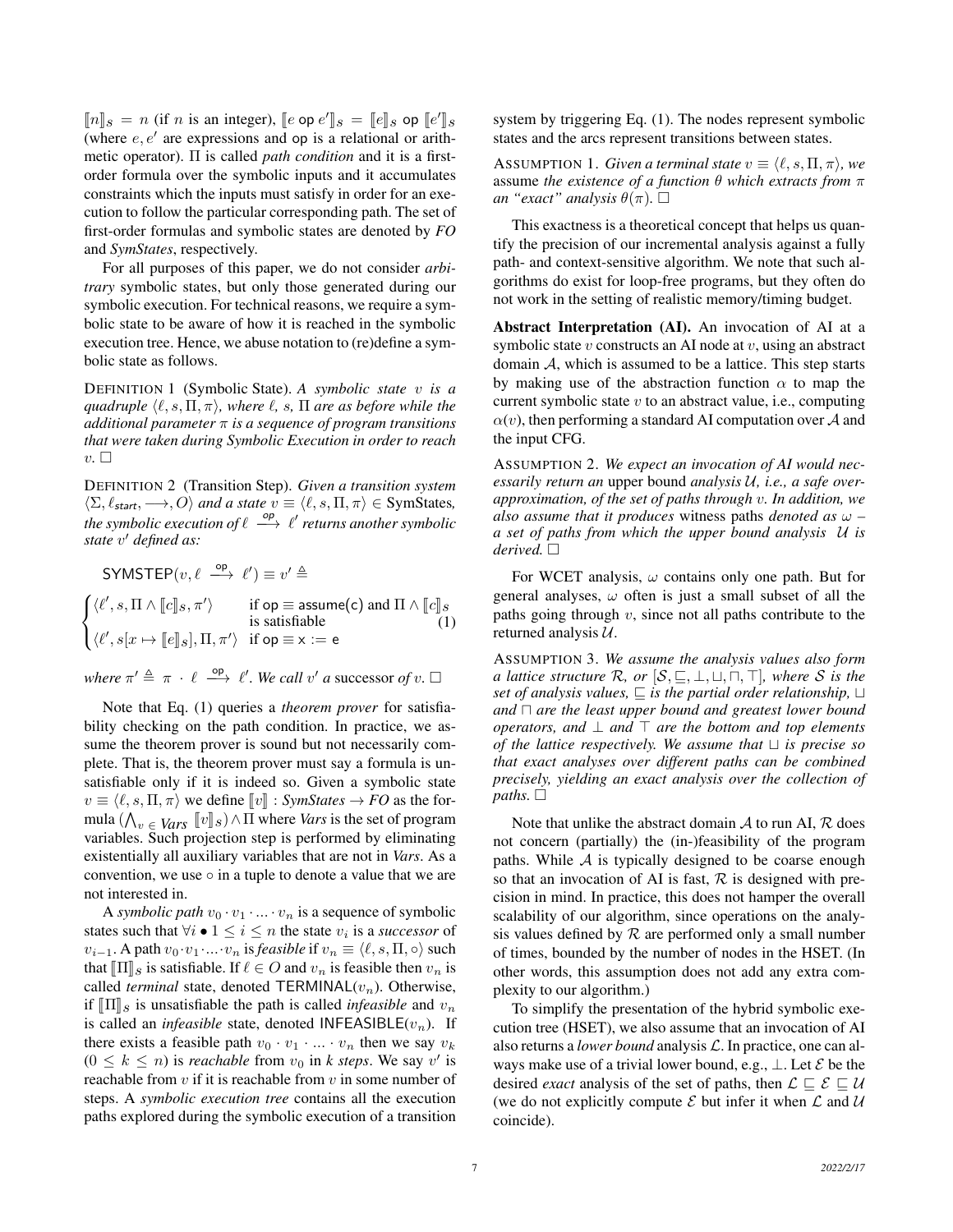It now should be clear that under our notion of exactness and the above assumptions, the analysis for each terminal symbolic state  $v \equiv \langle \ell, s, \Pi, \pi \rangle$  is exact. Its lower bound and upper bound coincide at  $\theta(\pi)$ .

We comment here that computing the witness paths is straightforward but tedious, so we do not detail it here. Typically an AI algorithm operates over a CFG. During its execution, it can "mark" certain edges in the CFG that are sufficient to produce the analysis of the target AI node where the analysis is invoked. The witness paths can then be obtained by traversing marked edges from the target AI node to a terminal node (of the CFG). One can also follow [6] to get not only the upper bound analysis, but also the *extremal* path(s) from an abstract computation (within an iteration). In summary, it is reasonable to assume the existence of a procedure ABSTRACTINTERPRETATION which when invoked with a symbolic state v returns a triple  $\langle \mathcal{L}, \mathcal{U}, \omega \rangle$ .

Interpolation. Given a pair of first order logic formulas A and B such that A∧B is f alse, an *interpolant* [11] is another formula  $\overline{\Psi}$  such that (a)  $A \models \overline{\Psi}$ , (b)  $\overline{\Psi} \wedge B$  is *false*, and (c)  $\overline{\Psi}$  is formed using common variables of A and B. An interpolant removes irrelevant information in A that is not needed to maintain the unsatisfiability of  $A \wedge B$ .

Interpolation has been prominently used to reduce state space blowup in both program verification [16, 20] and program analysis [8, 17]. Here we will use it for a similar purpose – to merge, or *subsume*, symbolic states and avoid redundant exploration. During symbolic execution, our algorithm will annotate certain states with an interpolant, which can be used to prune other symbolic trees.follows.

DEFINITION 3 (Subsumption). *Given a current symbolic state*  $v \equiv \langle \ell, s, \circ, \circ \rangle$  *and an already explored symbolic state at the same program point*  $v' \equiv \langle \ell, \circ, \circ, \circ \rangle$  *annotated* with the interpolant  $\overline{\Psi}$ , we say v' subsumes v, denoted as SUBSUMES $(v', v)$  *if (a)*  $[ v ]_s \models \overline{\Psi}$  *and (b)*  $\alpha(v) \sqsubseteq \alpha(v')$ *.* 

The first condition ensures that the symbolic paths through  $v$  are a *subset* of the symbolic paths through  $v'$ , and the second condition ensures that the HSET at  $v'$  has already been explored with a more general context  $\alpha(v')$ . Therefore, by exploring  $v$  one cannot obtain a more precise analysis than that has been already obtained by exploring  $v'$ , and hence  $v$ can be subsumed.

We note that subsumption is a special form of reuse that has been briefly discussed in the early Sections. While *reuse* (with interpolation) has been exploited for different analysis problems [8, 17], formulating this concept for a *general* analysis framework is rather involved. For simplicity, we thus omit the detail.

To conclude this Section, we comment that efficient interpolation algorithms do exist for quantifier-free fragments of theories such as linear real/integer arithmetic, uninterpreted functions, pointers and arrays, and bitvectors (e.g., see [9] for details) where interpolants can be extracted from the refutation proof in linear time on the size of the proof.

#### 4. Algorithm

Our incremental analysis algorithm, whose pseudocode is shown in Fig. 5, can be expressed as one that starts with an abstract interpretation (AI) node representing an abstract analysis of the whole program, and gradually refines the HSET using symbolic execution (SE) until the desired level of analysis precision is obtained. Since each node in the HSET corresponds to a symbolic state  $v$ , we will call it node  $v$  for short. During SE, a forward traversal collects path constraints and checks for path feasibility, and a backtracking phase *annotates* each node v in the HSET with the following information:  $\langle \mathcal{L}, \mathcal{U}, \omega, \overline{\Psi} \rangle$ , representing the lower bound and upper bound analyses for the set of paths through  $v$ , the witness paths for the upper bound analysis, and the interpolant at v, respectively.

With this annotation, we now define our all important *domination* condition.

DEFINITION 4 (Domination). *A node* v *annotated with*  $\langle \mathcal{L}, \mathcal{U}, \omega, \overline{\Psi} \rangle$  is dominated by a node v' annotated with  $\langle \mathcal{L}', \mathcal{U}', \omega', \overline{\Psi}' \rangle$  if  $\mathcal{U} \subseteq \mathcal{L}'$ . We also say that v' dominates  $\hat{v}$ , denoted as DOMINATES $(v', v)$ .

In other words, if a symbolic state produces an upper bound analysis that is already *contained* (lattice-wise) in the lower bound analysis of another state, it is considered dominated. Particularly, there is no use trying to refine it to reduce its upper bound analysis. Note that a node can dominate itself if its lower and upper bounds are the same (i.e., it has an *exact* analysis). Obviously a node with an *exact* analysis does not need to be refined further.

The main procedure, INCREMENTALANALYSIS, accepts the program  $P$  as a transition system, which we assume is a global variable to all procedures. In line 1, the initial state is created with  $\ell_{start}$  as the program point, an empty store, the path condition *true*, and the empty sequence. In line 2 the initial HSET containing a single AI node is generated by calling ABSTRACTINTERPRETATION with the initial state. This would return a possible lower bound, an upper bound and the witness paths  $\omega$  for the upper bound.

Lines 3-10 define the main refinement loop. Our choice of AI node to refine, in conjunction with building the spine targeting the witness paths, is what makes our algorithm *goal-directed*:

choose an AI node which is (a) *not dominated*, and (b) has a maximal upper bound.

In the algorithm, first the set *non-dominated* AI nodes in the current HSET is collected in  $R$ . Choosing a node with *maximal* upper bound analysis, in the case of WCET, is easy because the analysis values range over positive integers. In other analyses, if possible, a "difference" metric can be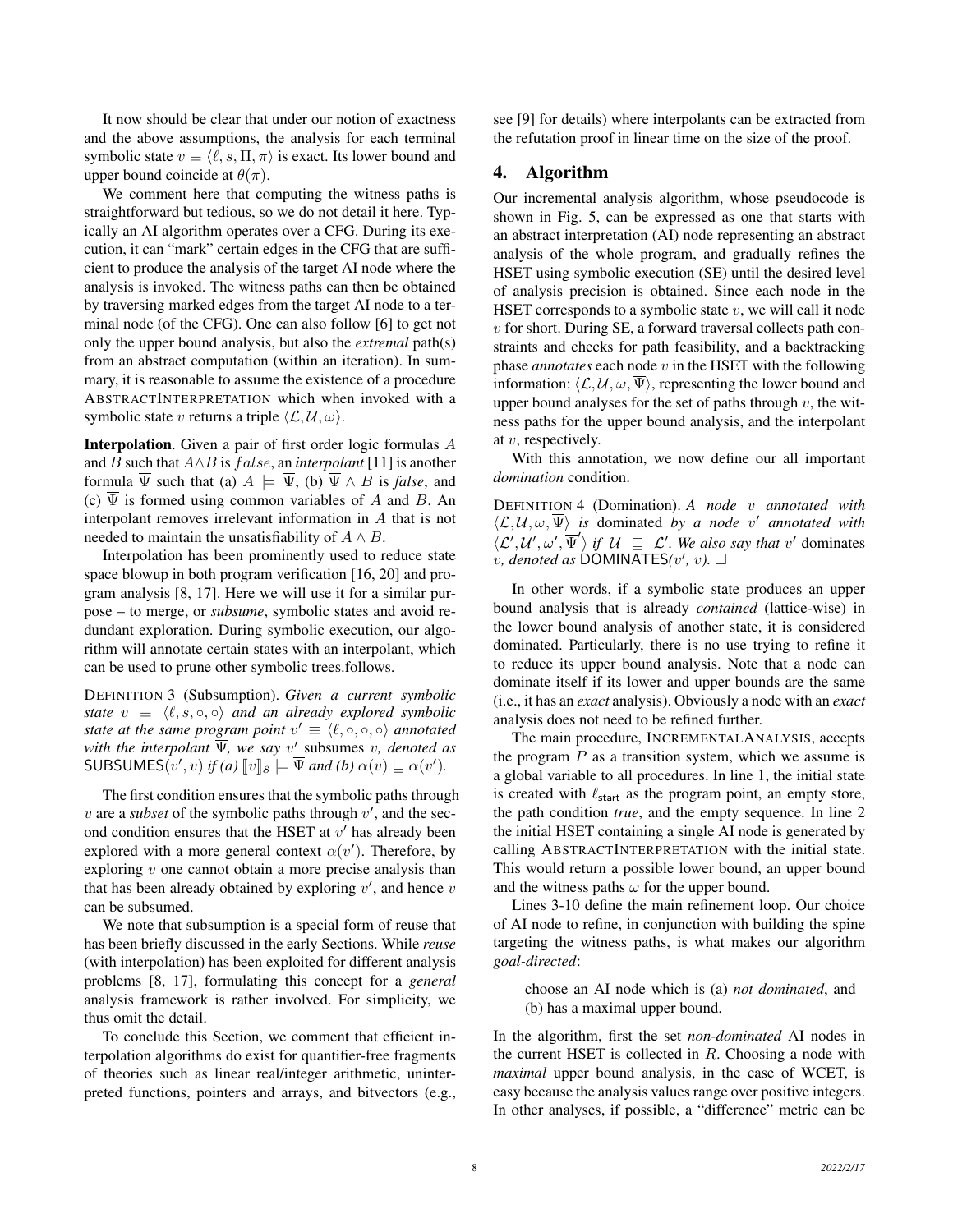INCREMENTALANALYSIS (P) 1:  $v := \langle \ell_{\text{start}}, \emptyset, \text{true}, \circ \rangle$ <br>2:  $\langle \mathcal{L}, \mathcal{U}, \omega \rangle := \text{ABSTRA}$  $\langle \mathcal{L}, \mathcal{U}, \omega \rangle$  := ABSTRACTINTERPRETATION  $(v)$ 3: do 4:  $R := \{v \mid \text{$\nexists$} \ v' \text{ s.t. } \text{DOMINATES}(v', v)\}$ 5: v := *RefinementHeuristic* (R) 6: **let**  $\langle \mathcal{L}, \mathcal{U}, \omega, \overline{\Psi} \rangle$  be the annotation at v 7: **select** a witness path  $\sigma_v$  from  $\omega$ 8: spine\_done := *false*; REFINEUNFOLD $(v, \sigma_v)$ <br>9: PROPAGATEBACK $(v)$  $PROPAGATEBACK(v)$ 10: until *BoundsHeuristic* PROPAGATEBACK  $(v' \equiv \langle \ell, \circ, \circ, \circ \rangle)$ 11: if  $\ell \equiv \ell_{\text{start}}$  then return 12: let  $v$  be the predecessor of  $v'$ 13:  $\langle \mathcal{L}, \mathcal{U}, \omega, \overline{\Psi} \rangle := \langle \bot, \bot, \emptyset, \text{true} \rangle$ 14: **foreach** successor v'' of v wrt. the transition  $\ell \stackrel{\text{op}}{\longrightarrow} \ell''$ 15: **let**  $\langle \mathcal{L}^{\prime\prime}, \mathcal{U}^{\prime\prime}, \omega^{\prime\prime}, \overline{\Psi}^{\prime\prime} \rangle$  be the annotation at  $v^{\prime\prime}$ 16:  $\langle \mathcal{L}, \mathcal{U}, \omega \rangle := \text{COMBINE}(\langle \mathcal{L}, \mathcal{U}, \omega \rangle, \langle \mathcal{L}^{\prime\prime}, \mathcal{U}^{\prime\prime}, \omega^{\prime\prime} \rangle)$ 17:  $\overline{\Psi} := \overline{\Psi} \wedge \widehat{wlp} (\overline{\Psi}'', \mathsf{op})$ 18: endfor 19: replace v's annotation with  $\langle \mathcal{L}, \mathcal{U}, \omega, \overline{\Psi} \rangle$ 20: PROPAGATEBACK $(v)$ COMBINE  $(\langle \mathcal{L}_1, \mathcal{U}_1, \omega_1 \rangle, \langle \mathcal{L}_2, \mathcal{U}_2, \omega_2 \rangle)$ 21:  $\mathcal{L} := \mathcal{L}_1 \sqcup \mathcal{L}_2$ 22: if  $U_1 \sqsubseteq U_2$  then  $\omega := \omega_2$ 23: else if  $U_2 \sqsubseteq U_1$  then  $\omega := \omega_1$ 24: else  $\omega := \omega_1 \cup \omega_2$ 25:  $U := U_1 \sqcup U_2$ 26: return  $\langle \mathcal{L}, \mathcal{U}, \omega \rangle$ REFINEUNFOLD  $(v \equiv \langle \ell, \circ, \circ, \pi \rangle, \sigma_v)$ 27: if INFEASIBLE  $(v)$  then 28:  $\langle \mathcal{L}, \mathcal{U}, \omega, \overline{\Psi} \rangle := \langle \bot, \bot, \emptyset, \text{false} \rangle$ ; spine done := *true*; 29: else if TERMINAL  $(v)$  then 30:  $\langle \mathcal{L}, \mathcal{U}, \omega, \overline{\Psi} \rangle := \langle \theta(\pi), \theta(\pi), \emptyset, \text{true} \rangle$ ; spine done := *true* 31: else if  $(\exists v' \equiv \langle \ell, \circ, \circ, \circ \rangle \text{ s.t. } v' \text{ is annotated } \langle \mathcal{L}', \mathcal{U}', \omega', \overline{\Psi}' \rangle$ and SUBSUMES  $(v', v)$  then 32:  $\langle \mathcal{L}, \mathcal{U}, \omega, \overline{\Psi} \rangle := \langle \mathcal{L}', \mathcal{U}', \omega', \overline{\Psi}' \rangle$ ; spine\_done := *true* 33: else if spine done then 34:  $\langle \mathcal{L}, \mathcal{U}, \omega \rangle$  := ABSTRACTINTERPRETATION(v);  $\overline{\Psi}$  := *true* 35: else 36:  $\langle \mathcal{L}, \mathcal{U}, \omega, \overline{\Psi} \rangle := \langle \bot, \bot, \emptyset, \text{true} \rangle$ 37: **select** a transition s.t.  $\ell \stackrel{\mathsf{op}}{\longrightarrow} \ell' \in \sigma_v$ // There is only one such transition  $38:$  $\ell := \text{SYMSTEP}(v, \ell \stackrel{\text{op}}{\longrightarrow} \ell')$ 39: REFINEUNFOLD  $(v', \sigma_v)$  // Target refinement towards  $\sigma_v$ 40: let  $\langle \mathcal{L}', \mathcal{U}', \omega', \overline{\Psi}' \rangle$  be the annotation of  $v'$ 41:  $\langle \mathcal{L}, \mathcal{U}, \omega \rangle \coloneqq \text{COMBINE}(\langle \mathcal{L}, \mathcal{U}, \omega \rangle, \langle \mathcal{L}', \mathcal{U}', \omega' \rangle)$ 42:  $\overline{\Psi} := \overline{\Psi} \wedge \widehat{wlp} (\overline{\Psi}', \mathsf{op})$ 43: **foreach** transition s.t.  $\ell \stackrel{\text{op}}{\longrightarrow} \ell' \in P$  and  $\ell \stackrel{\text{op}}{\longrightarrow} \ell' \notin \sigma_v$  $44:$  $\ell := \text{SYMSTEP}(v, \ell \stackrel{\text{op}}{\longrightarrow} \ell')$ 45: REFINEUNFOLD  $(v', \sigma_v)$  // An AI node will be built 46: Let  $\langle \mathcal{L}', \mathcal{U}', \omega', \overline{\Psi}' \rangle$  be the annotation of  $v'$ 47:  $\langle \mathcal{L}, \mathcal{U}, \omega \rangle := \text{COMBINE}(\langle \mathcal{L}, \mathcal{U}, \omega \rangle, \langle \mathcal{L}', \mathcal{U}', \omega' \rangle)$ 48:  $\overline{\Psi} := \overline{\Psi} \wedge \widehat{wlp} (\overline{\Psi}', \mathsf{op})$ 49: endfor 50: endif 51: remove the annotation of  $v$ 52: if  $\mathcal{L} \equiv \mathcal{U}$  then annotate v with  $\langle \mathcal{L}, \mathcal{U}, \emptyset, \overline{\Psi} \rangle$ 53: **else** annotate v with  $\langle \mathcal{L}, \mathcal{U}, \omega, \text{false} \rangle$ 54: endif

|  |  |  | Figure 5: Algorithm for Incrementally Precise Analysis |  |  |
|--|--|--|--------------------------------------------------------|--|--|
|--|--|--|--------------------------------------------------------|--|--|

defined to even measure the amount of (non) domination, and the AI node in  $R$  with maximal difference can be chosen.

Remark: Before continuing with the description of the algorithm, let us comment on the properties of our choice of refinement. Let N be an AI node which is (a) *not dominated*, and (b) has a maximal upper bound among other nondominated AI nodes. Refining any other node, say M, will increase M's lower bound of decrease M's upper bound. However,  $(1)$  N will never become dominated, and  $(2)$  the overall analysis will not be improved. We note further that while (2) relies on the assumption that the analysis values constitute a lattice, (1) holds even when we relax that assumption, allowing the analysis values to only be a semilattice. (End of Remark.)

Once the AI node  $v$  is chosen for refinement, the procedure REFINEUNFOLD is called along with the witness paths for its upper bound analysis  $\omega$ . When REFINEUNFOLD returns it would have annotated  $v$  with new, possibly tighter, upper and lower bounds which are then propagated back to its ancestors by the procedure PROPAGATEBACK. This process continues until the loop terminates by means of a *BoundsHeuristic*, which is user-defined.

A straightforward *BoundsHeuristic* check is to check if there are no non-dominated symbolic states. This forces the algorithm to terminate only when an *exact* analysis is derived. However, a WCET analyzer could be content if, say, the difference between upper and lower bounds is less than 5%, in which case the heuristic can check if the root of the HSET (the initial state) is annotated with  $\langle \mathcal{L}, \mathcal{U}, \circ, \circ \rangle$  s.t.  $(\mathcal{U} - \mathcal{L})/\mathcal{U} \leq 0.05$ .

REFINEUNFOLD is our main refinement procedure that accepts the current node  $v$  and the set of witness paths  $\omega_v$ . It is a recursive procedure that refines an AI node by symbolically unfolding the paths in  $\omega_{\nu}$ , with the hope of either confirming or refuting the current analysis of the node. There are four bases of this procedure:

• (Lines 27-28) If  $v$  is an infeasible state, then it sets the lower and upper bounds to ⊥, the set of witness paths for the upper bound to  $\emptyset$ , and the interpolant  $\overline{\Psi}$  to *false* to denote the infeasibility.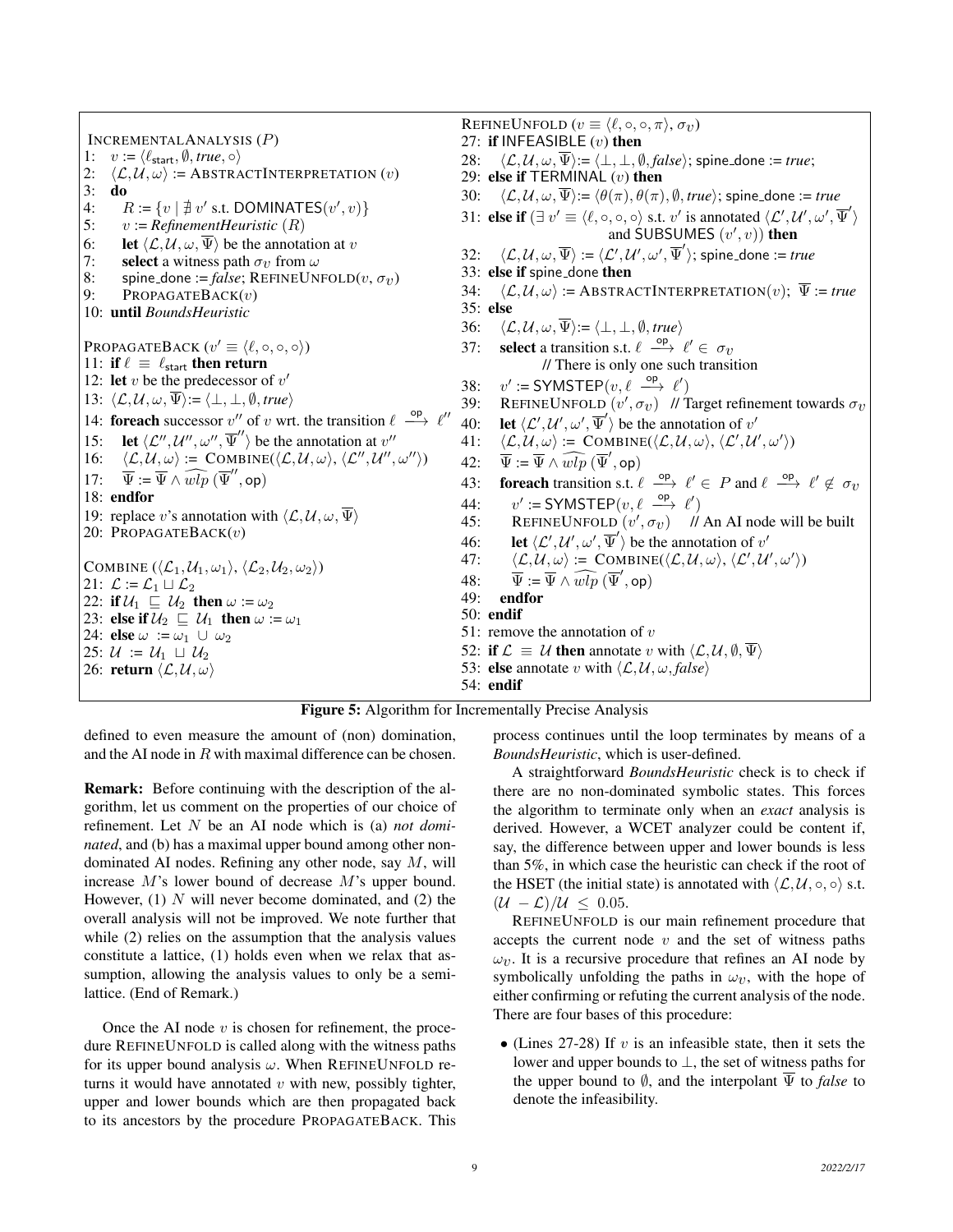- (Lines 29-30) If v is a terminal state, then an *exact analysis* for this symbolic path is achieved. Hence both the lower and upper bounds are set to  $\theta(\pi)$  – the analysis extracted from this single path. The witness paths for this analysis can be set to  $\emptyset$  because we will never refine an exact analysis in future. Finally, the interpolant is set to *true*. In addition, we set a (global) variable spine done to *true* to signify that a spine (witness path) has been exercised fully, and can begin constructing AI nodes along the branches from this path later.
- (Lines 31-32) If  $v$  is subsumed by another state  $v'$ , it simply sets spine done to *true*. Implicitly, the lower and upper bounds, the witness paths and interpolant for  $v$  are copied over from  $v'$ .
- (Lines 33-34) If spine done is *true*, i.e., a spine has been explored already and we are exploring other branches from it, then it constructs an AI node at  $v$  by calling ABSTRACTINTERPRETATION. This would return a lower bound, upper bound and the witness paths for the upper bound. The interpolant is then set to *true*, as there is no infeasibility to capture in the constructed AI node.

If the four bases fail, REFINEUNFOLD proceeds to the successors of  $v$  (lines 35-50). It first initializes the lower and upper bounds, the witness paths, and interpolant to  $\perp$ ,  $\emptyset$  and *true* respectively, which will be modified. Then we target the refinement to either confirm or refute the given witness path  $\sigma_{\nu}$  (lines 37-42). This is done by following the witness, applying SYMSTEP on  $v$  to construct the next symbolic state  $v'$ . Then REFINEUNFOLD is called recursively. For each remaining transition, which is not part of the witness path, the algorithm proceeds similarly (lines 43-49). But note that, now a spine has been constructed, indicated by spine done being set to *true*, a number of AI nodes will be computed along the spine. We further comment that a typical AI algorithm, when invoked, will follow the input CFG and compute an analysis for each program point, not just for the point of invocation. Thus the number of AI invocations while seemingly overwhelming, can indeed be optimized by a simple *caching* mechanism. In our implementation of our practical applications in Section 5, this is never an issue.

We now detail on how the analysis answer and the interpolant are aggregated. Upon returning from the recursive call,  $v'$  would have been annotated with some lower and upper bounds, witness paths, and interpolant. From this, the same information for v is computed by *joining* it with the existing information at  $v$  (line 47) using the straightforward COMBINE procedure. That is, the analysis of the set of paths through  $v$  is computed as the (lattice) join of the analysis of each individual path. The interpolant deserves some special treatment due to its back propagation. From the interpolant  $\overline{\Psi}'$  at v', the interpolant at v is computed by conjoining the current interpolant  $\overline{\Psi}$  with  $\widehat{wlp}(\overline{\Psi}', op)$  — the *weakest liberal precondition* [12] of  $\overline{\Psi}'$  w.r.t. the transition op.

 $\widehat{wlp}: FO \times Obs \rightarrow FO$  ideally returns the weakest formula on the current state such that the execution of op results in  $\overline{\Psi}'$ . In practice we approximate the  $\widehat{wlp}$  by making a linear number of calls to a theorem prover, using techniques outlined in [16], which usually results in a formula stronger than  $wlv$ .

Finally, once either a base case or the recursive case is executed, REFINEUNFOLD annotates (lines 52-54) the current state with the information defined by one of the cases. An important check is made here: if the lower and upper bounds are the same, then we have an *exact* analysis at v. Therefore, the witness paths can be set to  $\emptyset$  since we will never refine an exact analysis. But most importantly, if the check *failed*, then the bounds do not coincide, and the analysis is imprecise. A state with an imprecise analysis should *not* subsume any other state. Hence we change the interpolant to *false* before annotating  $v$  so that for all states  $v''$ , SUBSUMES $(v, v'')$  would fail. A subtle corollary of this is that the first three base cases assign the same lower and upper bounds at  $v$ , and the fourth base case (AI) usually assigns them different values. The recursive case is then dependent on the the bounds of the successors of  $v$ .

The final procedure PROPAGATEBACK simply propagates the annotation at a given state  $v'$  to its ancestors upto the root of the entire tree at  $\ell_{\text{start}}$ . In line 12, it obtains the parent state v, and in lines 13-18 it performs the backward propagation from all successors of  $v$ , in exactly the same way as lines 36,46-48 of REFINEUNFOLD. For brevity, we provide its pseudocode but omit a detailed description.

The whole algorithm is guaranteed to terminate provided ABSTRACTINTERPRETATION terminates (see discussion on unbounded loops below). In case the algorithm is interrupted and forced to terminate, the current lower bound and upper bound can be extracted easily from the symbolic states and presented to the user, making this an "anytime algorithm".

## 5. Experimental Evaluation

We implemented the incremental analysis algorithm in Fig. 5 on the TRACER framework for symbolic execution, using the same interpolation method and theory solver presented in [8]. We instantiated our algorithm for a backward WCET analysis. The analysis values form the lattice  $\mathcal{R}_1 \equiv [\mathbb{N}, \leq, 0, \sqcup, \sqcap, \infty]$ , with  $\mathbb N$  is the set of non-negative integers, and  $A_1 \sqcup A_2 \triangleq max(A_1, A_2)$ . The abstract domain A used for our AI component is the domain of intervals, which is well-known for its efficiency.

We implemented the heuristics in Fig. 5 as follows. *RefinementHeuristic* is quite straightforward as the lattice  $[N, \leq, 0, \sqcup, \sqcap, \infty]$  imposes a total order on its elements. Hence we simply pick for refinement the AI node that produced the *maximum*<sup>2</sup> upper bound WCET, with ties being re-

 $\sqrt[2]{2A}$  maximum always exists.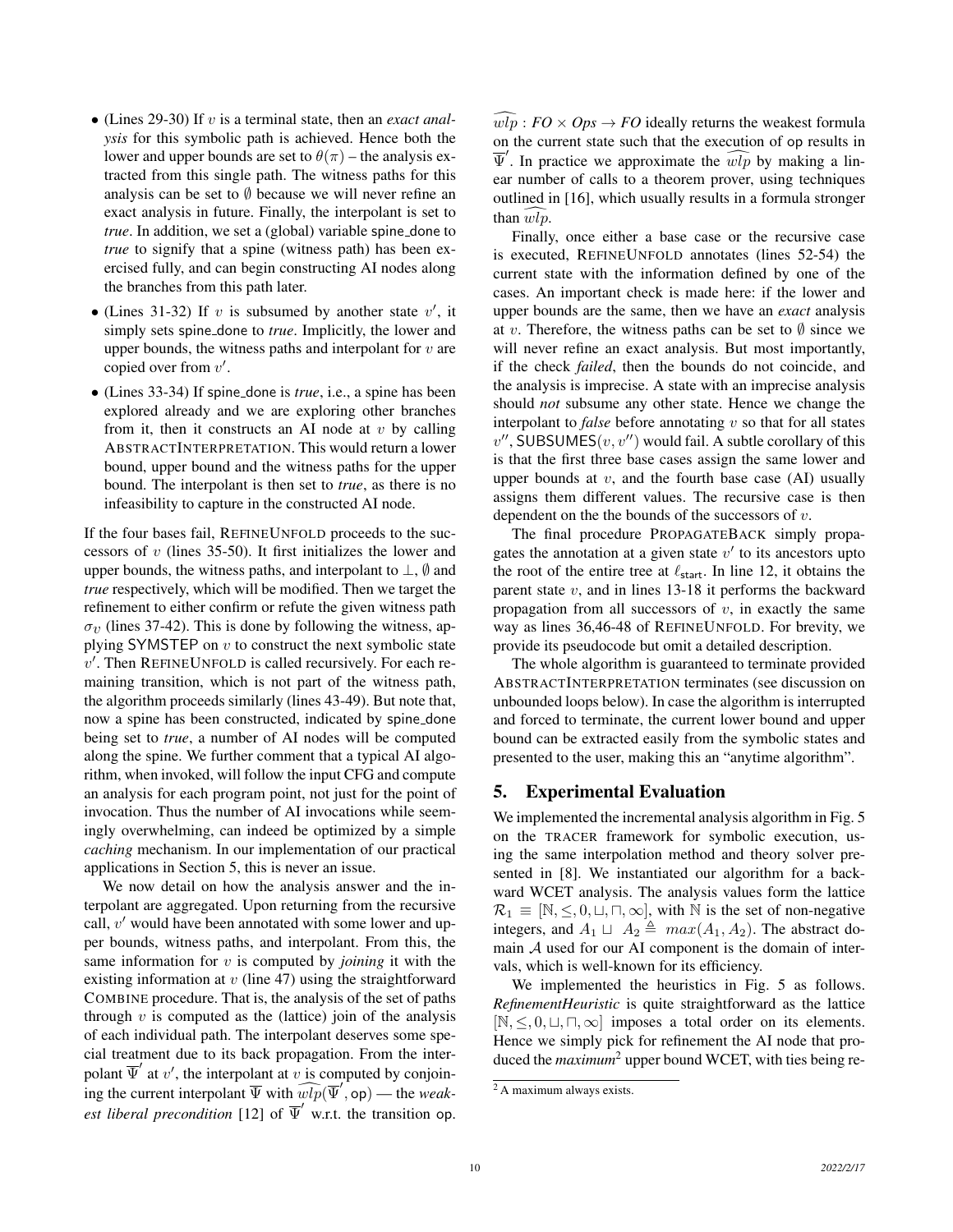solved non-deterministically. *BoundsHeuristic* implements the following check:

$$
\forall v \exists v' s.t. \text{DOMINATES}(v', v),
$$

that is, every symbolic state is dominated by another state, possibly by itself if it produces an exact analysis. This makes the algorithm terminate only when the final WCET is exact.

We used a simple model of an "instruction cache". It is a direct-mapped cache of size 4KB. Each cache set can hold 32 instructions. It takes 1 unit of time to execute a program statement, and the cache miss penalty is 128 units of time.

We used as benchmarks sequential C programs from a varied pool – three device drivers cdaudio, diskperf, floppy from the ntdrivers-simplified category and SSH Client protocol from the ssh-simplified category of SV-COMP 2014 [2], an air traffic collision avoidance system tcas, and two programs from the Mälardalen WCET benchmark [19] statemate and nsichneu. We removed the safety properties from the SV-COMP benchmarks as we are not concerned with their verification. All experiments are carried out on an Intel 2.3 Ghz machine with 2GB memory, with a timeout of 5 minutes, considering our nominal benchmark size.

We compared our incremental algorithm with two adversaries: abstract interpretation (AI) on one hand, and a stateof-the-art SE based algorithm [8] on the other. We present the following statistics, in Table 1, for each benchmark: (a) the final analysis produced by the AI-based, SE-based, and our incremental algorithm with upper  $(U)$  and lower  $(L)$ bounds (b) the time taken, (c) the total memory usage as given by the underlying TRACER system, and finally (d) collation of the previous columns into a *imprecision improvement* % IMP. This is defined as the percentage of  $(A - I)/I$ where  $A$  and  $I$  are the AI-based and incremental analyses respectively. We do not show the time and memory for the AI based algorithm as they are quite negligible compared to those of the other two algorithms. For instance, it always terminates in less than 1 second.

The AI based algorithm produces an analysis quickly for all programs as mentioned above, but it is in fact not precise. As we will see, there is at least a 10% precision improvement in most benchmarks, and an alarming 300% in nsichneu, a well-known program in the WCET community that is particularly known to be hard to analyze. So the only hope to produce an exact analysis is if the SE based algorithm terminates. However this fails to terminate by either timing out or running out of memory for four out of our seven benchmarks, leaving behind no useful analysis information.

On the other hand, our incremental algorithm is able to provide useful information. In the first five benchmarks where it terminated within the budget, it of course produced an *exact* analysis, but in most cases, it used much less than the allocated budget. For the remaining two benchmarks, our algorithm produced a more precise *range* for the analysis via tighter upper and lower bounds. For instance, in nsich-



Figure 6: Progressive Upper and Lower bounds over time for diskperf

neu, AI produced the imprecise WCET 206788 and the SEbased algorithm ran out of budget. However our algorithm was able to produce the exact WCET of 52430 in less than half the budget. Furthermore, it used only a quarter of the memory as did SE. This seems to be a common trend across all our benchmarks (with the exception of ssh).

We do admit here that the improvement WCET our algorithm had produced was small in the two benchmarks where termination was abruptly enforced. (But, importantly, it was not zero.) Given the good performance of our algorithm on all the other benchmarks where our algorithm did terminate, we will speculate here that these two (nonterminating) benchmarks may be unfortunate outliers.

Finally, to observe how the upper and lower bounds incrementally converge in our algorithm, we take a closer look the diskperf benchmark that best exposes this phenomenon. Fig. 6 shows the progressive upper and lower bound WCET of this program over time. The monotonicity can be clearly seen – the lower bound always increases and the upper bound always decreases. At any point the algorithm is terminated, the bounds can be reported to the user. Observe that the difference between the bounds reduces to less than 20% in just over 15 seconds, and when they coincide we get the exact analysis at around 230 seconds. We noted that similar trends were exhibited among other benchmarks as well.

## 6. Related Work

The most related work is [6] which introduced the original problem of quantitative analysis over a dynamic cost model. They were the first to discuss the concept of refinement in order to eliminate spurious analysis arising from both the infeasibility of a path, as well as the in-optimality of the machine state. Their main loop iterations perform abstraction refinement in the style of the CEGAR [10] framework. The refinement strategy here is based on the notion of an *extremal* counterexample trace at each step, with an aim to eliminate this trace from further consideration. Our choice of refinement step shares this motivation, by choosing, in some sense, to refine the trace that maximizes the likelihood of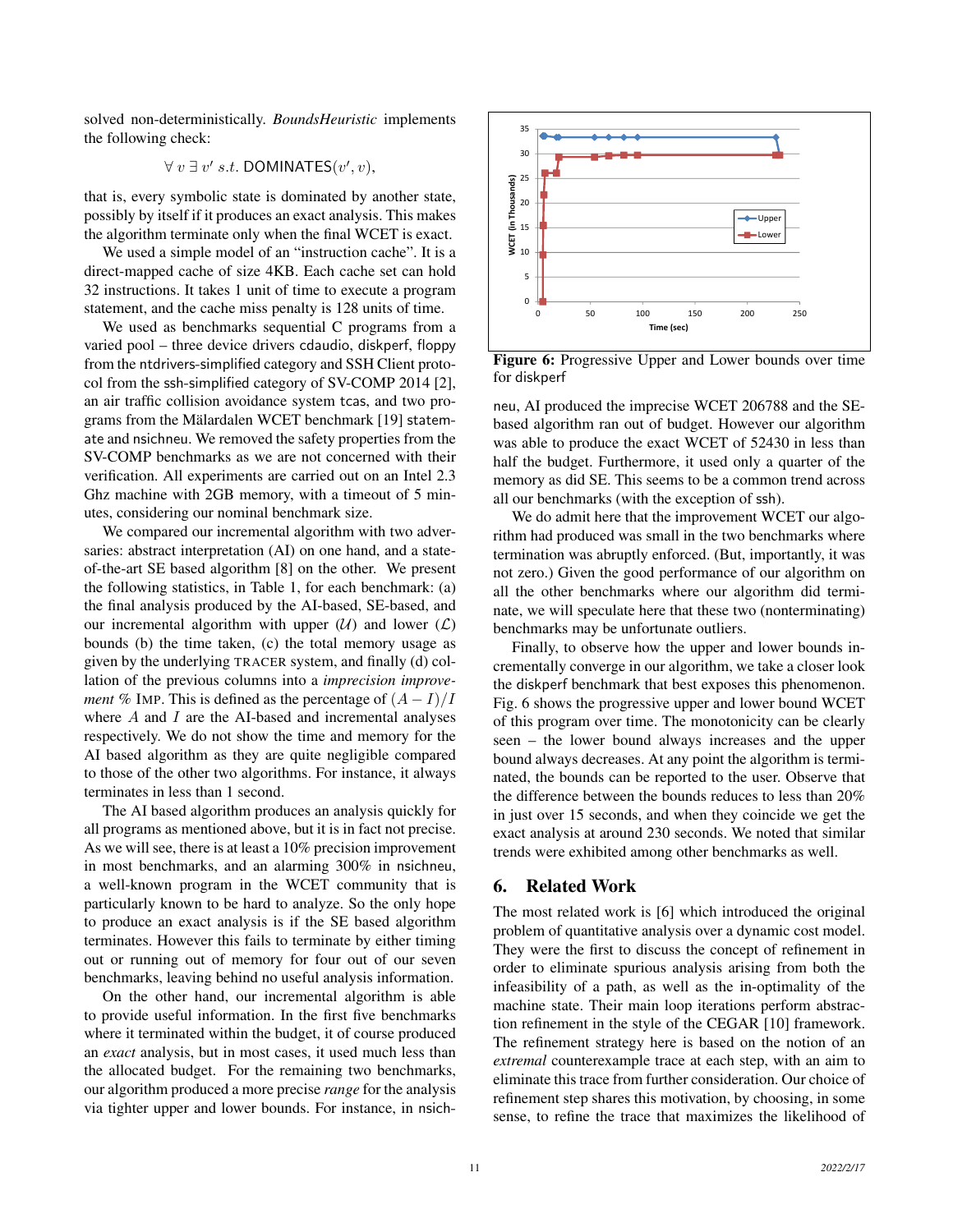| Benchmark | LOC  | Al-based | <b>Full SE [8]</b> |          | Incremental |                       |                 |          | $%$ lmp |          |
|-----------|------|----------|--------------------|----------|-------------|-----------------------|-----------------|----------|---------|----------|
|           |      | WCET     | WCET               | Гіmе     | Mem         | WCET $_{\mathcal{U}}$ | WCET $\epsilon$ | Гіmе     | Mem     |          |
| cdaudio   | 1288 | 10663    | 9370               | 28s      | 212 MB      | 9370                  | 9370            | 14 s     | 56 MB   | 13.8%    |
| diskperf  | 1255 | 33598    | $\infty$           | $\infty$ | $2$ GB      | 29723                 | 29723           | 231 s    | 400 MB  | 13.0%    |
| floppy    | 1524 | 16627    | 13784              | 19 s     | 136 MB      | 13784                 | 13784           | 15 s     | 44 MB   | $20.1\%$ |
| ssh       | 2213 | 12394    | 6075               | 17 s     | 39 MB       | 6075                  | 6075            | 17 s     | 51 MB   | 104%     |
| nsichneu  | 2540 | 206788   | $\infty$           | $\infty$ | 522 MB      | 52430                 | 52430           | 156 s    | 133 MB  | 294%     |
| tcas      | 235  | 29305    | $\infty$           | $\infty$ | 1.4 GB      | 28788                 | 23887           | $\infty$ | 432 MB  | $2\%$    |
| statemate | 1187 | 31281    | $\infty$           | 285 s    | $\infty$    | 31151                 | 18623           | $\infty$ | 767 MB  | $0.5\%$  |

Table 1. WCET Analysis results for AI based, SE based, and our incremental algorithm. An  $\infty$  represents a timeout or outof-memory.

improvement in the analysis result. The key technical difference between this work and ours is that this work refines the *abstract domain*, while we refine the *transition system*.

More specifically, we iteratively refine the Control Flow Graph (CFG) with appropriate splitting. The relationship of our refinement step to [6]'s is akin to that of Abstract Conflict Driven Clause Learning (ACDCL) [13] to traditional CEGAR in the context of program verification. A direct tradeoff is that we need to maintain a data structure called the *hybrid symbolic execution tree* (HSET). But the gain is potentially significant; we quote: "ACDCL never changes the domain, and this immutability is crucial for efficiency (over CEGAR), because the implementations of the abstract domain and transformers can be highly optimized" [13].

In the end, the algorithm of [6] is not incremental, and does not scale to the level of our benchmarks. The examples evaluated in [6] are very small and can solved easily and exactly by pre-existing algorithms such as symbolic execution. The reason for this is partly due to the nature of CEGAR whereby is it unclear how to "cache" the results of the analysis from previous iterations, let alone in a compact form. (In verification as opposed to analysis, we can cache the known safe states.) Consequently, the algorithm of [6] is not progressive: it is possible in principle to be considering the same execution path in a nonterminating sequence of refinement.

The work [7] applies the concept segment-based abstraction in [6] for high-level WCET analysis. Consequently, not only have they reached a certain level of scalability, but also their approach can be embedded effectively into the standard Implicit Path Enumeration Technique (IPET) [18]. However, note importantly that in high-level WCET analysis, as opposed to overall WCET analysis, the timing of each basic block has been abstracted to the worst-case timing of the block, returned by some prior low-level analysis. Thus the problem no longer concerns a dynamic cost model. In other words, scalability is achieved partly by ignoring the issue of context-sensitivity raised by a dynamic cost model.

Another work related to ours is [4] from the BLAST [3] line of work, which dynamically adjusts the precision of the analysis. It carries an explicit analysis and an abstract analysis in the form of predicates. Then, depending on the accumulated results, for instance when the number of explicitly tracked values of a particular variable reaches a limit, the abstract domain is refined by adding a predicate and the explicit analysis is abstracted by turning it off for that variable. Our work does share a similarity with [4] in using both the exact and abstract results during analysis.

The most important difference is that their work is applied on reachability problems such as model checking and verification that are qualitative analyses, whereas we target quantitative analyses with dynamic cost model. We have demonstrated clearly that for the problem domains of interest, feasibility refinement alone is not enough.

Finally, we mention other related works, which share similar motivations as our work. Many customized abstract interpreters have been injected with some form of pathsensitivity to enhance the precision of the analysis results. A notable example is [23]. There have also been work on pathsensitive algorithms (under SMT setting) equipped with abstract interpretation in order to prune (a potentially infinite number of) paths [14]. However, our framework differs significantly in the way the spines are interactively constructed. On one hand, we quickly refute spurious analysis from previous iteration while computing realistic lower bounds to exploit the new concept of domination for pruning. On the other hand, we can reach early termination when the spines confirm previously computed upper bound analyses are indeed precise.

## 7. Concluding Remarks

We presented an algorithm for quantitative analysis defined over a dynamic cost model. The algorithm is anytime because it produces a sound analysis after every iteration of its refinement step, and is progressive because it eventually terminates with an exact analysis. Another feature is that the algorithm computes a lower and upper bound analysis thus paving the way for early termination, useful when the analysis is considered good enough according to a preset level. Finally, we show that the algorithm is incremental because it maintains a compact representation throughout the refinement steps, and each new refinement step is usually greatly assisted by the representation. We used a well-recognized benchmark from the WCET community to show that we can execute challenging examples.